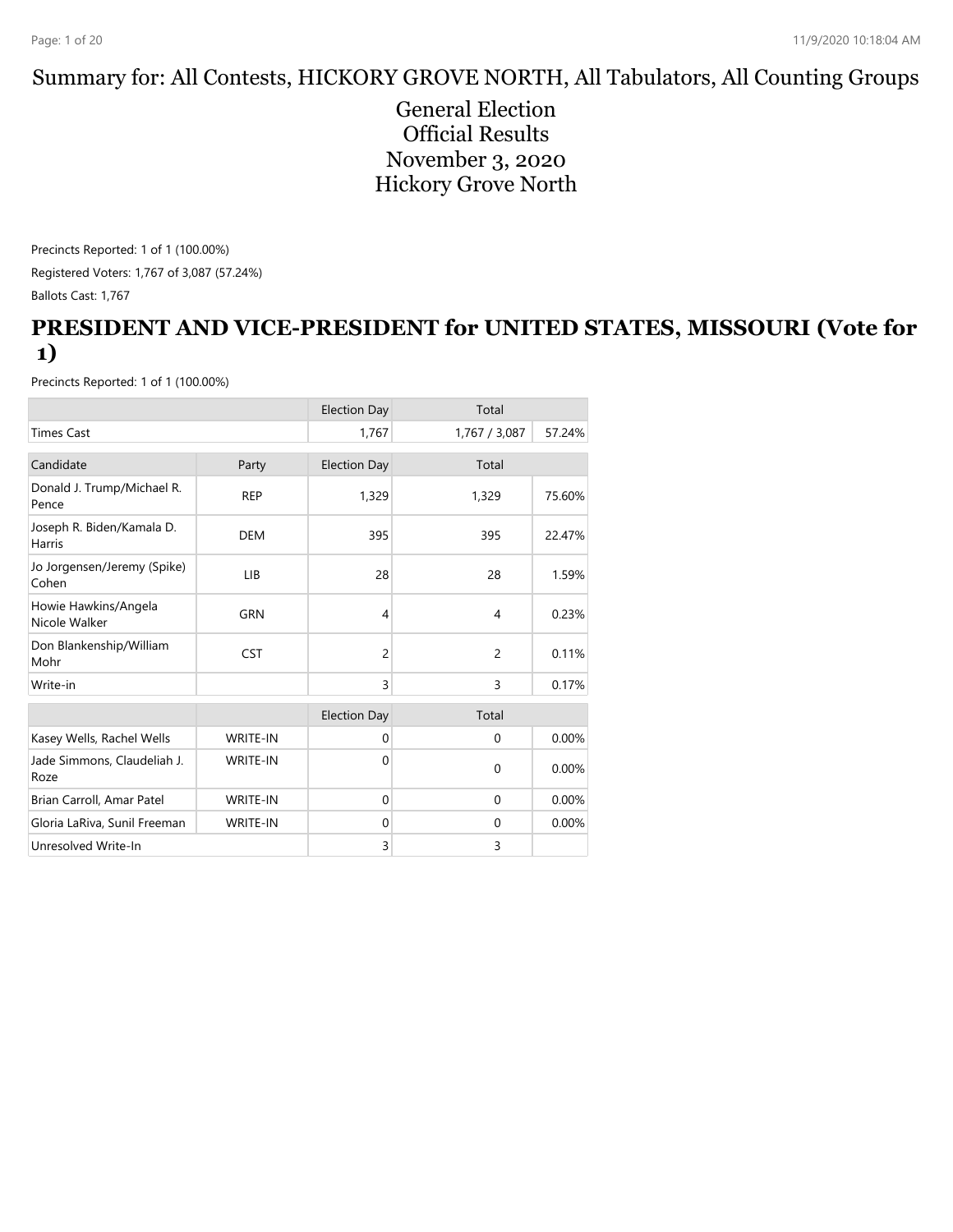# **GOVERNOR for MISSOURI, MISSOURI (Vote for 1)**

|                     |                 | <b>Election Day</b> | Total          |        |
|---------------------|-----------------|---------------------|----------------|--------|
| <b>Times Cast</b>   |                 | 1,767               | 1,767 / 3,087  | 57.24% |
| Candidate           | Party           | <b>Election Day</b> | Total          |        |
| Mike Parson         | <b>REP</b>      | 1,294               | 1,294          | 73.99% |
| Nicole Galloway     | <b>DEM</b>      | 414                 | 414            | 23.67% |
| <b>Rik Combs</b>    | LIB.            | 30                  | 30             | 1.72%  |
| Jerome Howard Bauer | GRN             | 11                  | 11             | 0.63%  |
| Write-in            |                 | $\overline{2}$      | $\overline{c}$ | 0.11%  |
|                     |                 | <b>Election Day</b> | Total          |        |
| Arnie C. AC Dienoff | <b>WRITE-IN</b> | $\Omega$            | $\Omega$       | 0.00%  |
| Theo (Ted) Brown Sr | <b>WRITE-IN</b> | $\Omega$            | $\Omega$       | 0.00%  |
| Martin Lindstedt    | <b>WRITE-IN</b> | $\Omega$            | $\Omega$       | 0.00%  |
| Unresolved Write-In |                 | $\overline{2}$      | $\overline{c}$ |        |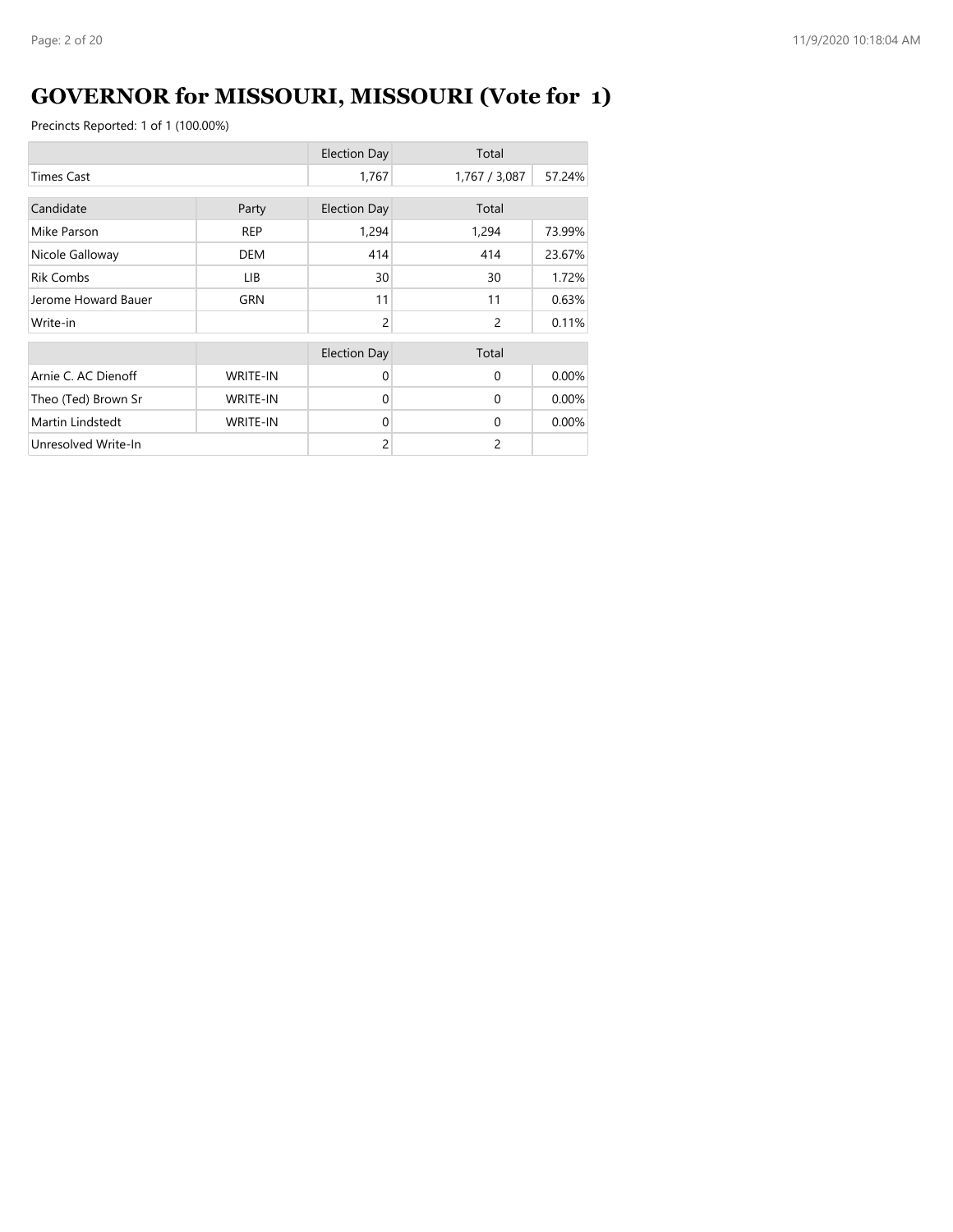# **LIEUTENANT GOVERNOR for MISSOURI, MISSOURI (Vote for 1)**

|                     |                 | <b>Election Day</b> | Total         |        |
|---------------------|-----------------|---------------------|---------------|--------|
| <b>Times Cast</b>   |                 | 1,767               | 1,767 / 3,087 | 57.24% |
| Candidate           |                 |                     |               |        |
|                     | Party           | <b>Election Day</b> | Total         |        |
| Mike Kehoe          | <b>REP</b>      | 1,298               | 1,298         | 75.51% |
| Alissia Canady      | <b>DEM</b>      | 374                 | 374           | 21.76% |
| <b>Bill Slantz</b>  | LIB             | 33                  | 33            | 1.92%  |
| Kelley Dragoo       | <b>GRN</b>      | 14                  | 14            | 0.81%  |
| Write-in            |                 | 1                   | 1             | 0.06%  |
|                     |                 | <b>Election Day</b> | Total         |        |
|                     |                 |                     |               |        |
| Jeremy Gundel       | <b>WRITE-IN</b> | $\Omega$            | $\Omega$      | 0.00%  |
| Unresolved Write-In |                 | 1                   | 1             |        |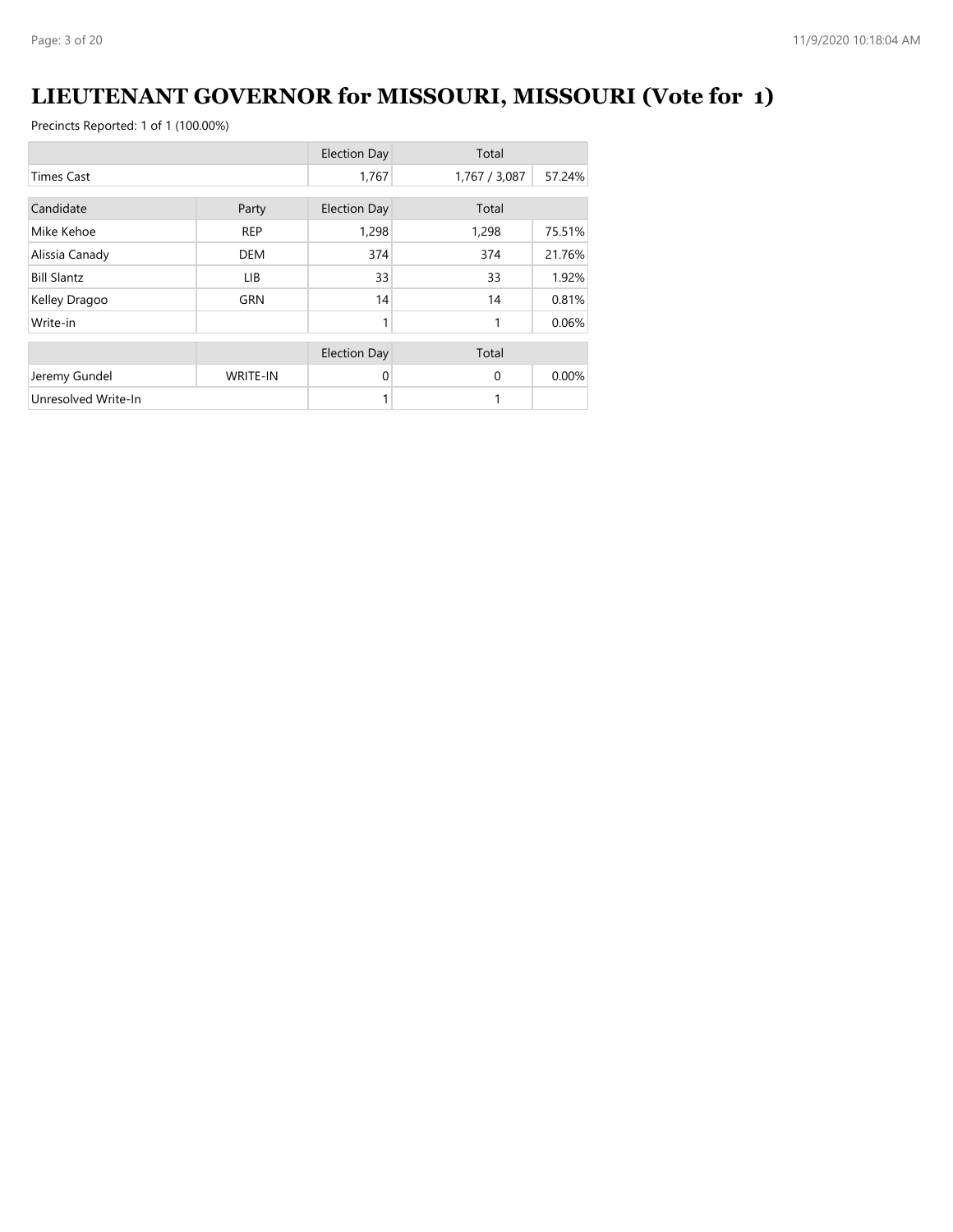# **SECRETARY OF STATE for MISSOURI, MISSOURI (Vote for 1)**

|                        |            | <b>Election Day</b> | Total         |        |
|------------------------|------------|---------------------|---------------|--------|
| <b>Times Cast</b>      |            | 1,767               | 1,767 / 3,087 | 57.24% |
| Candidate              | Party      | <b>Election Day</b> | Total         |        |
| John R. (Jay) Ashcroft | <b>REP</b> | 1,314               | 1,314         | 76.22% |
| Yinka Faleti           | <b>DEM</b> | 357                 | 357           | 20.71% |
| Carl Herman Freese     | LIB.       | 33                  | 33            | 1.91%  |
| Paul Lehmann           | GRN        | 13                  | 13            | 0.75%  |
| Paul Venable           | <b>CST</b> | 7                   | 7             | 0.41%  |
| Write-in               |            | 2                   | 2             | 0.12%  |
|                        |            | <b>Election Day</b> | Total         |        |
| Unresolved Write-In    |            | 2                   | 2             |        |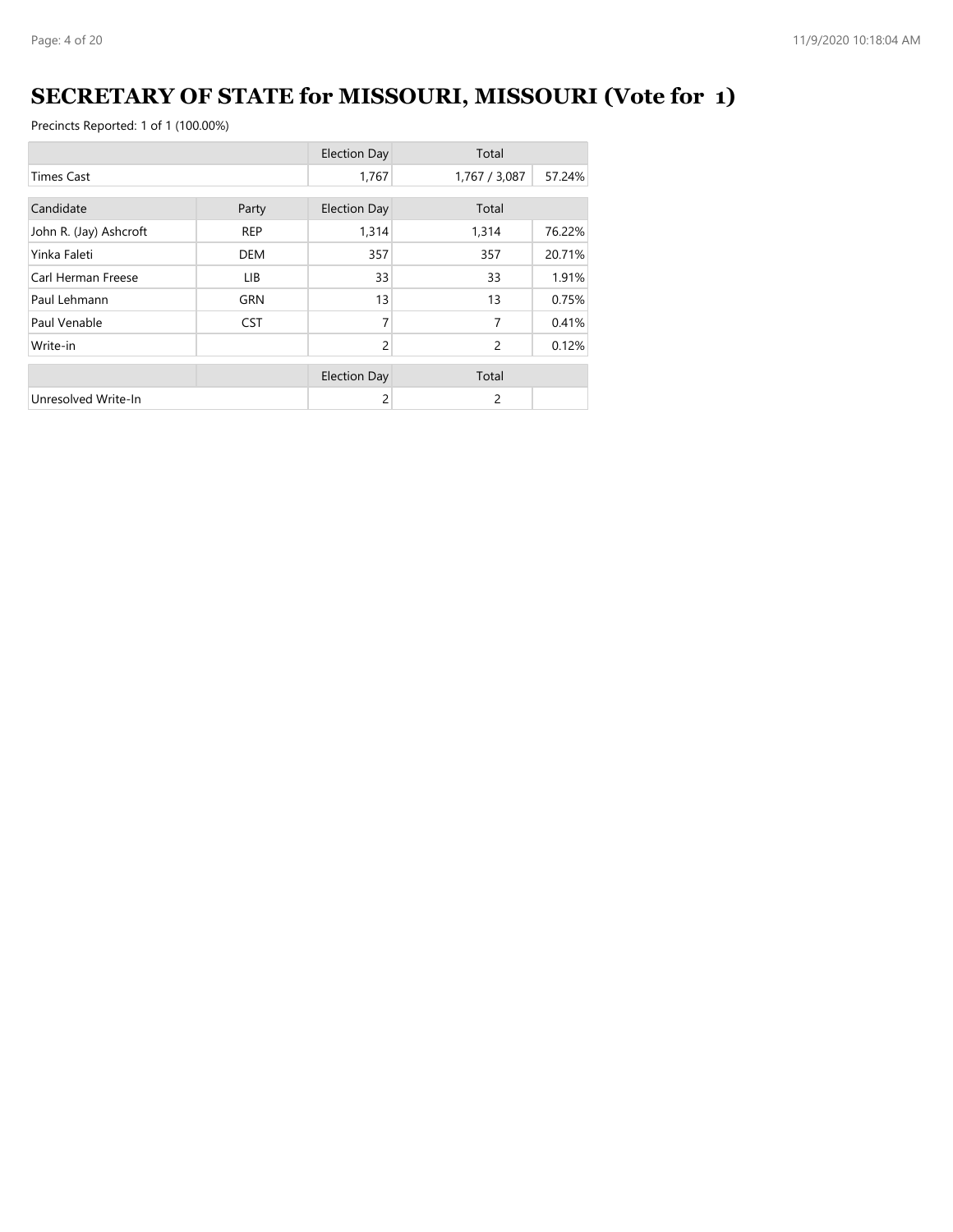# **STATE TREASURER for MISSOURI, MISSOURI (Vote for 1)**

|                        |            | <b>Election Day</b> | Total         |        |
|------------------------|------------|---------------------|---------------|--------|
| <b>Times Cast</b>      |            | 1,767               | 1,767 / 3,087 | 57.24% |
| Candidate<br>Party     |            | <b>Election Day</b> | Total         |        |
| Scott Fitzpatrick      | <b>REP</b> | 1,285               | 1,285         | 74.93% |
| Vicki Lorenz Englund   | <b>DEM</b> | 386                 | 386           | 22.51% |
| Nicholas (Nick) Kasoff | LIB.       | 36                  | 36            | 2.10%  |
| Joseph Civettini       | <b>GRN</b> | 8                   | 8             | 0.47%  |
| Write-in               |            | 1                   | 1             | 0.06%  |
|                        |            | <b>Election Day</b> | Total         |        |
| Unresolved Write-In    |            | 1                   |               |        |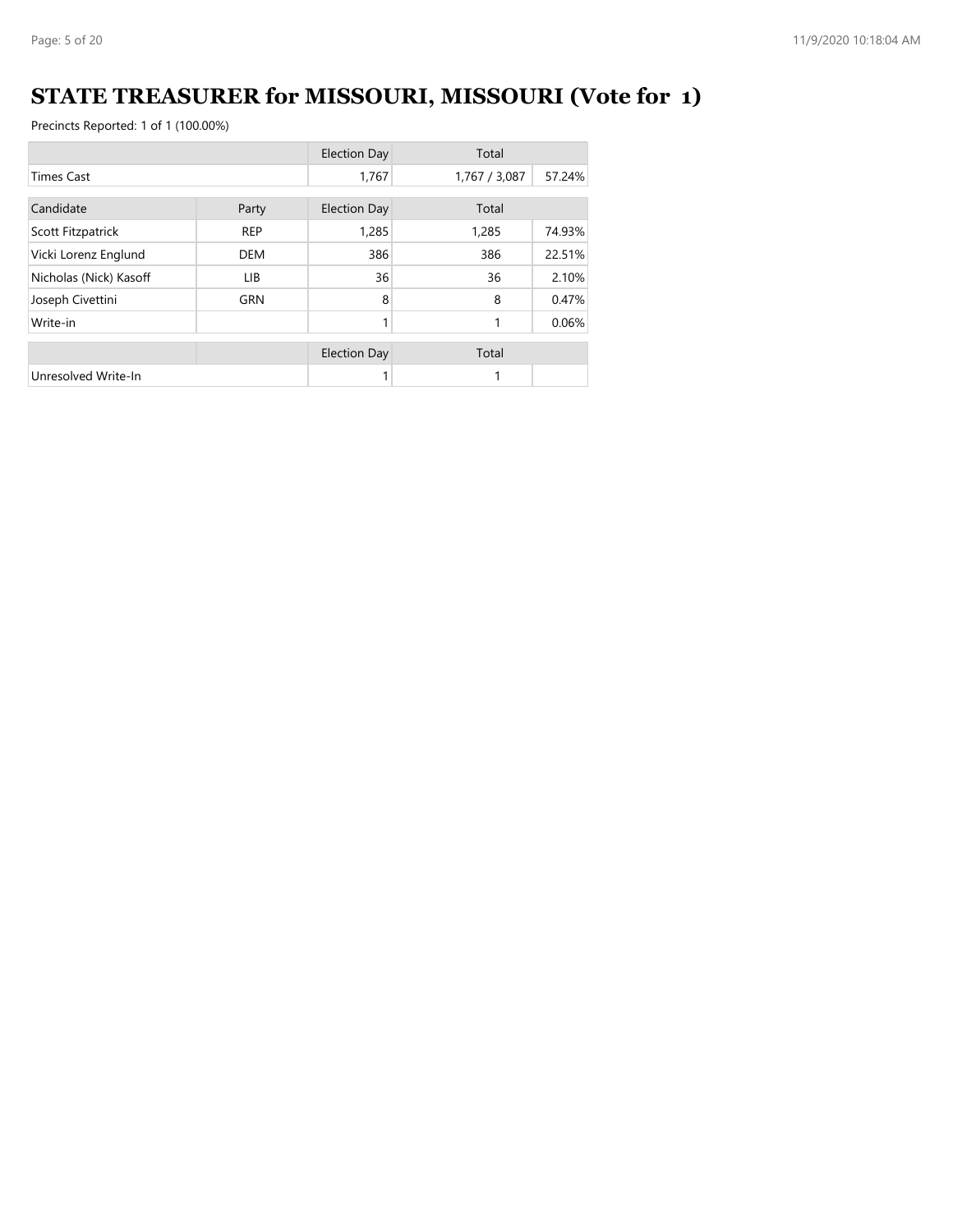# **ATTORNEY GENERAL for MISSOURI, MISSOURI (Vote for 1)**

|                      |            | <b>Election Day</b> | Total         |        |
|----------------------|------------|---------------------|---------------|--------|
| <b>Times Cast</b>    |            | 1,767               | 1,767 / 3,087 | 57.24% |
| Candidate            | Party      | <b>Election Day</b> | Total         |        |
| Eric Schmitt         | <b>REP</b> | 1,291               | 1,291         | 75.50% |
| <b>Rich Finneran</b> | <b>DEM</b> | 377                 | 377           | 22.05% |
| Kevin C Babcock      | LIB.       | 42                  | 42            | 2.46%  |
| Write-in             |            | $\overline{c}$      | 2             | 0.12%  |
|                      |            | <b>Election Day</b> | Total         |        |
| Unresolved Write-In  |            | 2                   | 2             |        |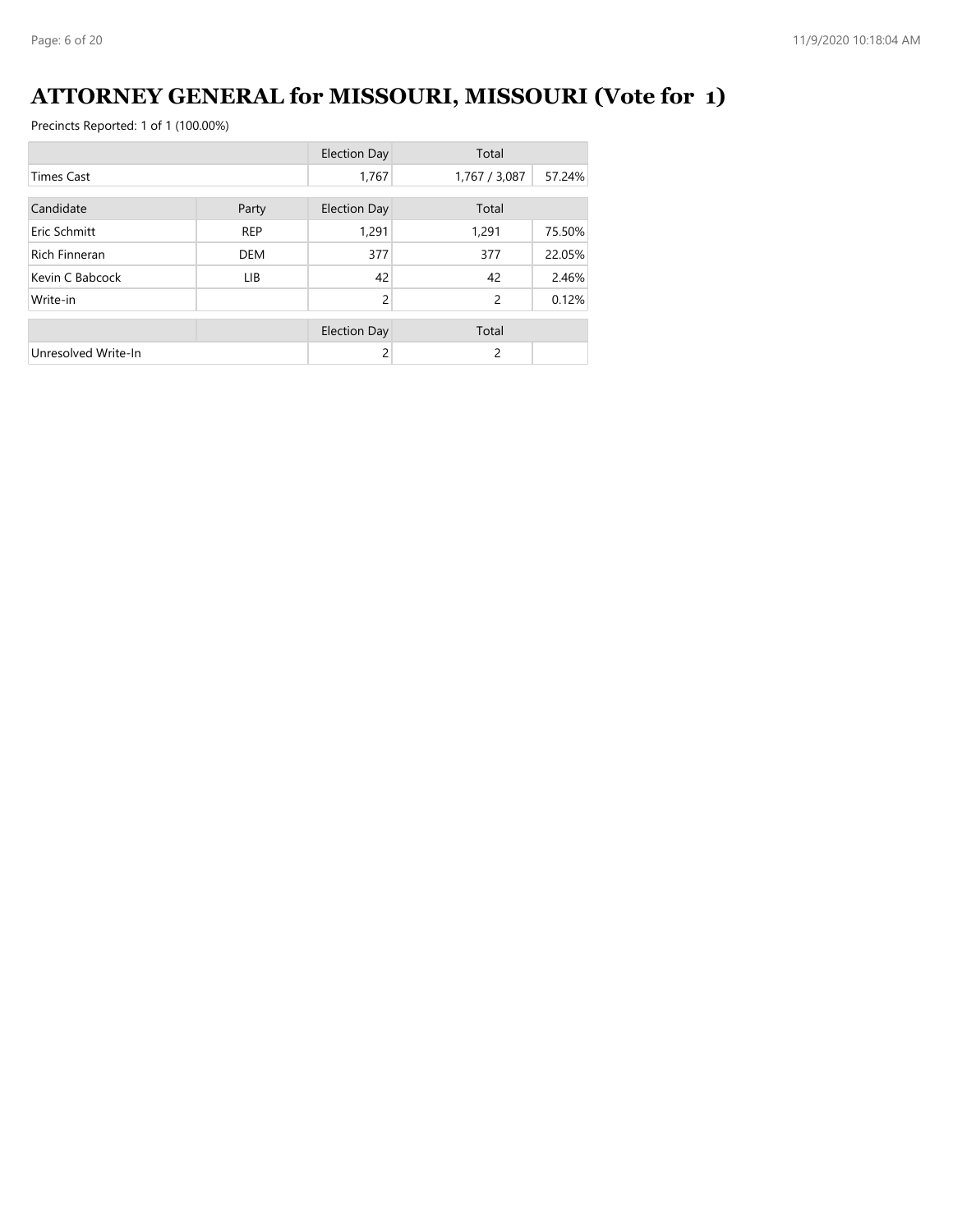#### **UNITED STATES REPRESENTATIVE IN CONGRESS for 3RD DISTRICT, MISSOURI (Vote for 1)**

|                           |                 | <b>Election Day</b> | Total         |        |
|---------------------------|-----------------|---------------------|---------------|--------|
| <b>Times Cast</b>         |                 | 1,767               | 1,767 / 3,087 | 57.24% |
| Candidate                 | Party           | <b>Election Day</b> | Total         |        |
| <b>Blaine Luetkemeyer</b> | <b>REP</b>      | 1,304               | 1,304         | 76.21% |
| Megan Rezabek             | <b>DEM</b>      | 374                 | 374           | 21.86% |
| Leonard J Steinman II     | <b>LIB</b>      | 33                  | 33            | 1.93%  |
| Write-in                  |                 | 1                   |               | 0.06%  |
|                           |                 | <b>Election Day</b> | Total         |        |
| Thomas (Tom) Clapp        | <b>WRITE-IN</b> | 0                   | $\Omega$      | 0.00%  |
| Unresolved Write-In       |                 |                     |               |        |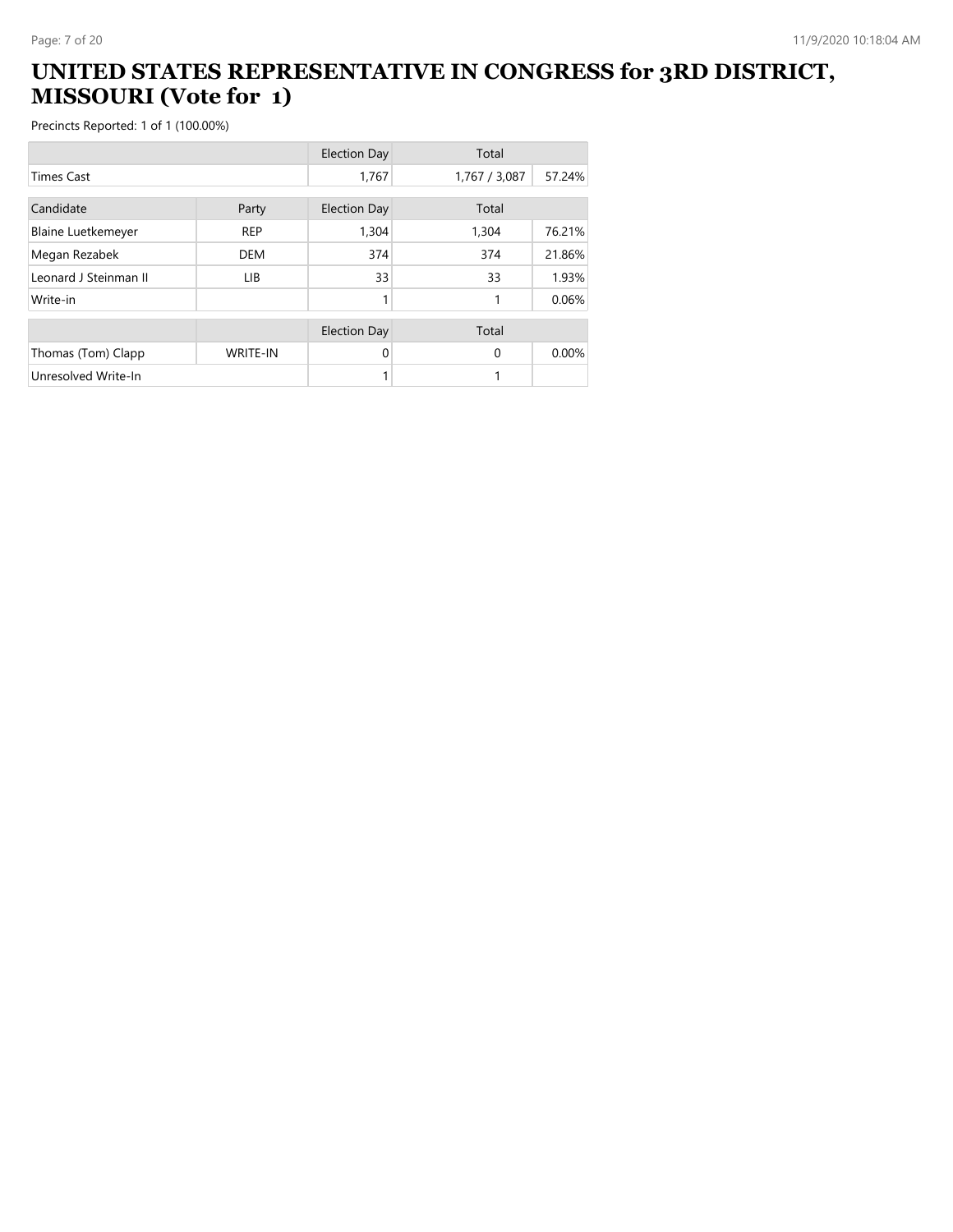#### **STATE REPRESENTATIVE for 63RD DISTRICT, MISSOURI (Vote for 1)**

|                       |            | <b>Election Day</b> | Total         |         |
|-----------------------|------------|---------------------|---------------|---------|
| <b>Times Cast</b>     |            | 1,767               | 1,767 / 3,087 | 57.24%  |
| Candidate             | Party      | <b>Election Day</b> | Total         |         |
|                       |            |                     |               |         |
| <b>Richard W West</b> | <b>REP</b> | 1,521               | 1,521         | 100.00% |
| Write-in              |            | 34                  | 34            | 2.24%   |
|                       |            | <b>Election Day</b> | Total         |         |
| Unresolved Write-In   |            | 34                  | 34            |         |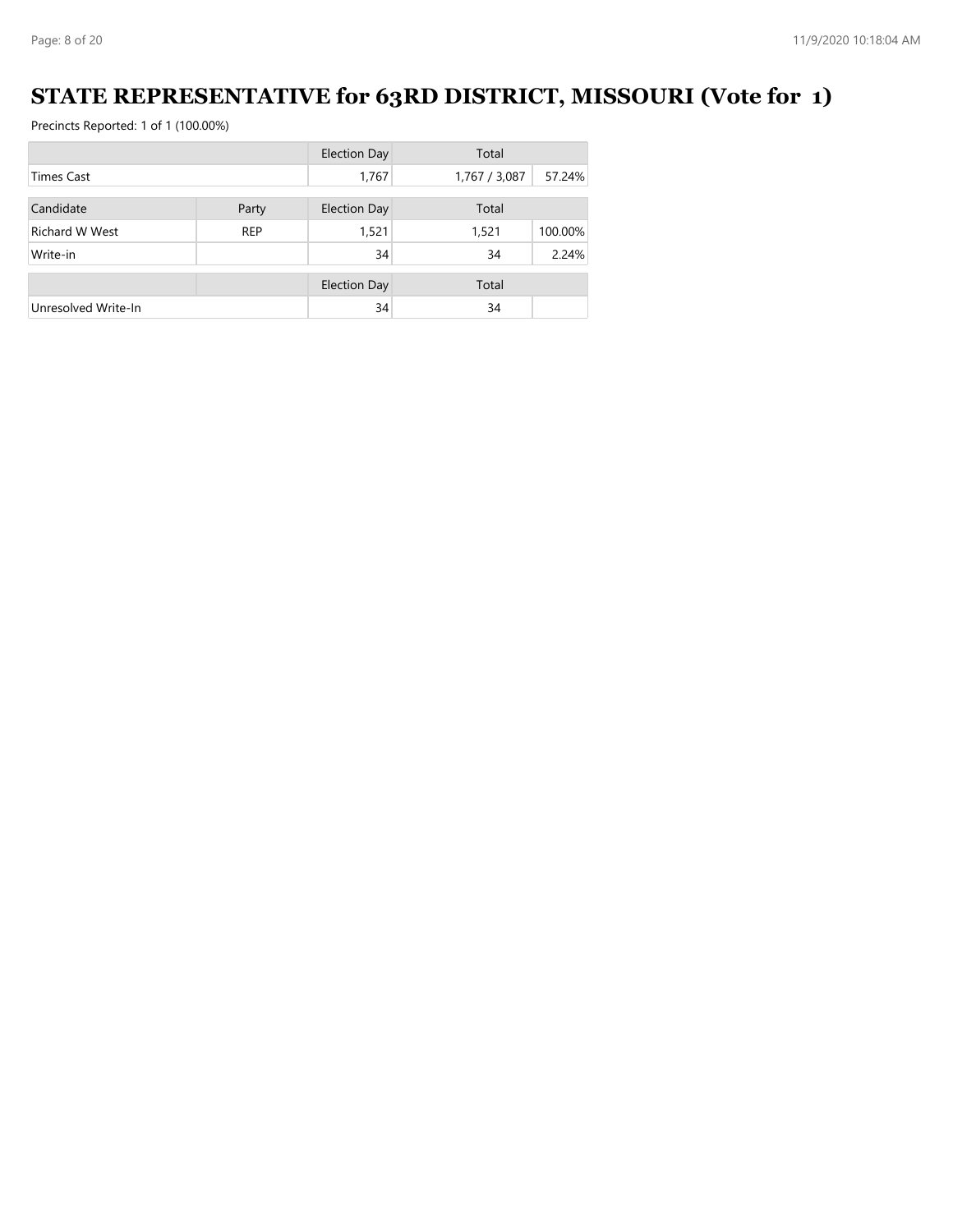# **COUNTY COMMISSIONER for NORTHERN DISTRICT, MISSOURI (Vote for 1)**

|                     |            | <b>Election Day</b> | Total         |         |
|---------------------|------------|---------------------|---------------|---------|
| <b>Times Cast</b>   |            | 1,767               | 1,767 / 3,087 | 57.24%  |
| Candidate           | Party      | <b>Election Day</b> | Total         |         |
| Matthew E. Flake    | <b>REP</b> | 1,519               | 1,519         | 100.00% |
|                     |            |                     |               |         |
| Write-in            |            | 32                  | 32            | 2.11%   |
|                     |            | <b>Election Day</b> | Total         |         |
| Unresolved Write-In |            | 32                  | 32            |         |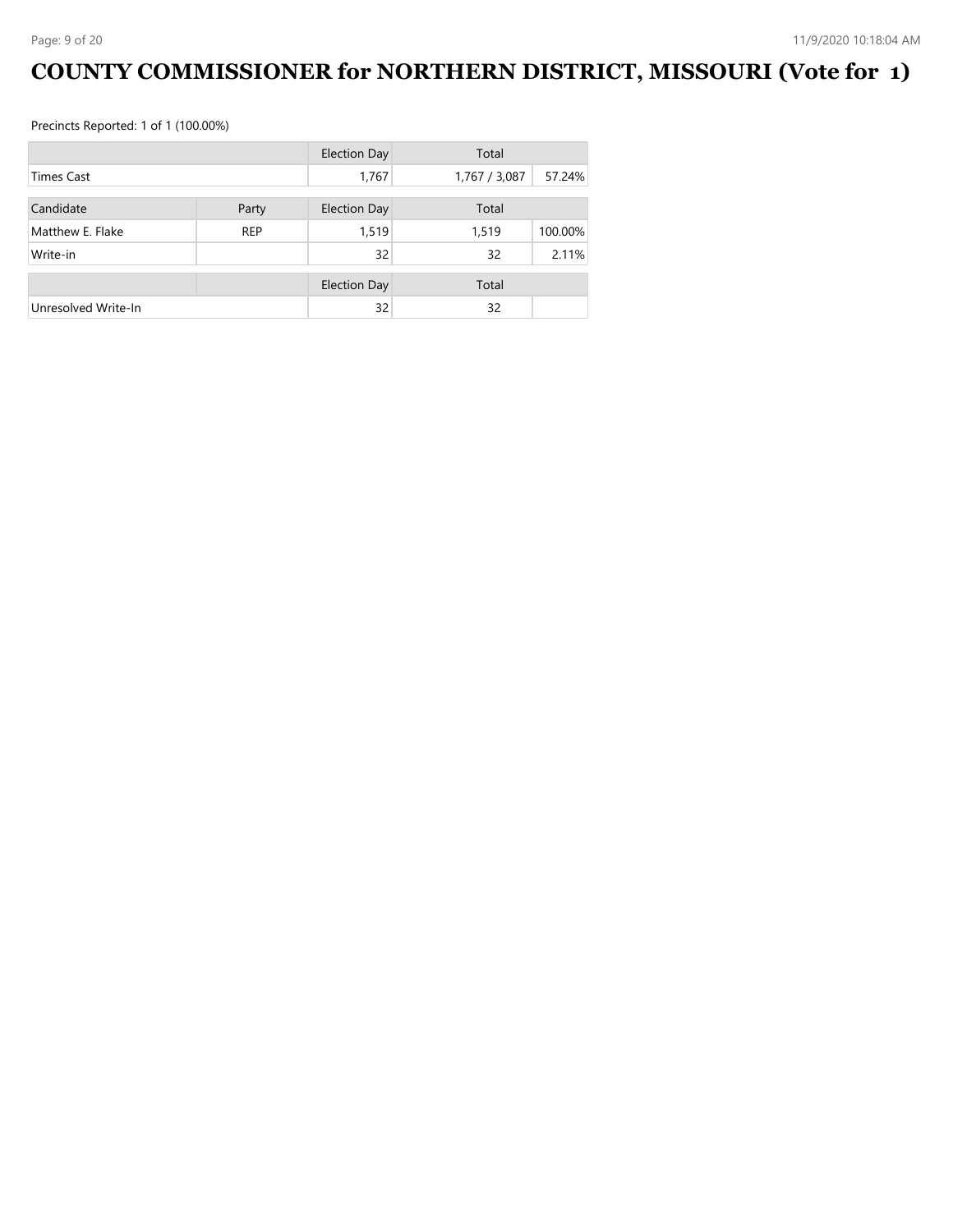# **SHERIFF for WARREN COUNTY, MISSOURI (Vote for 1)**

|                     |            | <b>Election Day</b> | Total         |         |
|---------------------|------------|---------------------|---------------|---------|
| <b>Times Cast</b>   |            | 1,767               | 1,767 / 3,087 | 57.24%  |
| Candidate           | Party      | <b>Election Day</b> | Total         |         |
| Kevin Harrison      | <b>REP</b> | 1,532               | 1,532         | 100.00% |
| Write-in            |            | 27                  | 27            | 1.76%   |
|                     |            | <b>Election Day</b> | Total         |         |
| Unresolved Write-In |            | 27                  | 27            |         |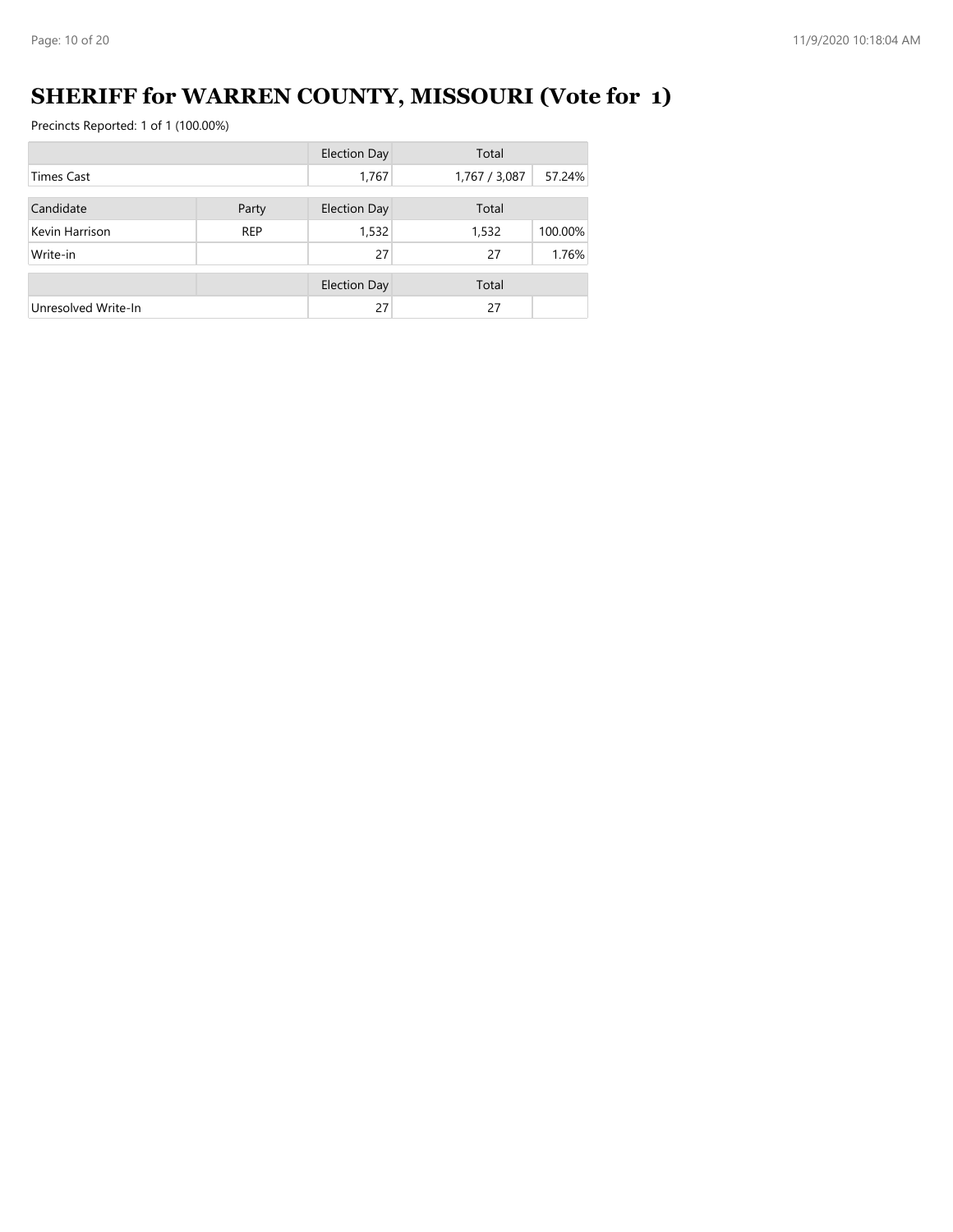# **ASSESSOR for WARREN COUNTY, MISSOURI (Vote for 1)**

|                          |            | <b>Election Day</b> | Total         |         |
|--------------------------|------------|---------------------|---------------|---------|
| <b>Times Cast</b>        |            | 1,767               | 1,767 / 3,087 | 57.24%  |
| Candidate                | Party      | <b>Election Day</b> | Total         |         |
| Kathryn L. (Katie) Smith | <b>REP</b> | 1,531               | 1,531         | 100.00% |
| Write-in                 |            | 28                  | 28            | 1.83%   |
|                          |            |                     |               |         |
|                          |            | <b>Election Day</b> | Total         |         |
| Unresolved Write-In      |            | 28                  | 28            |         |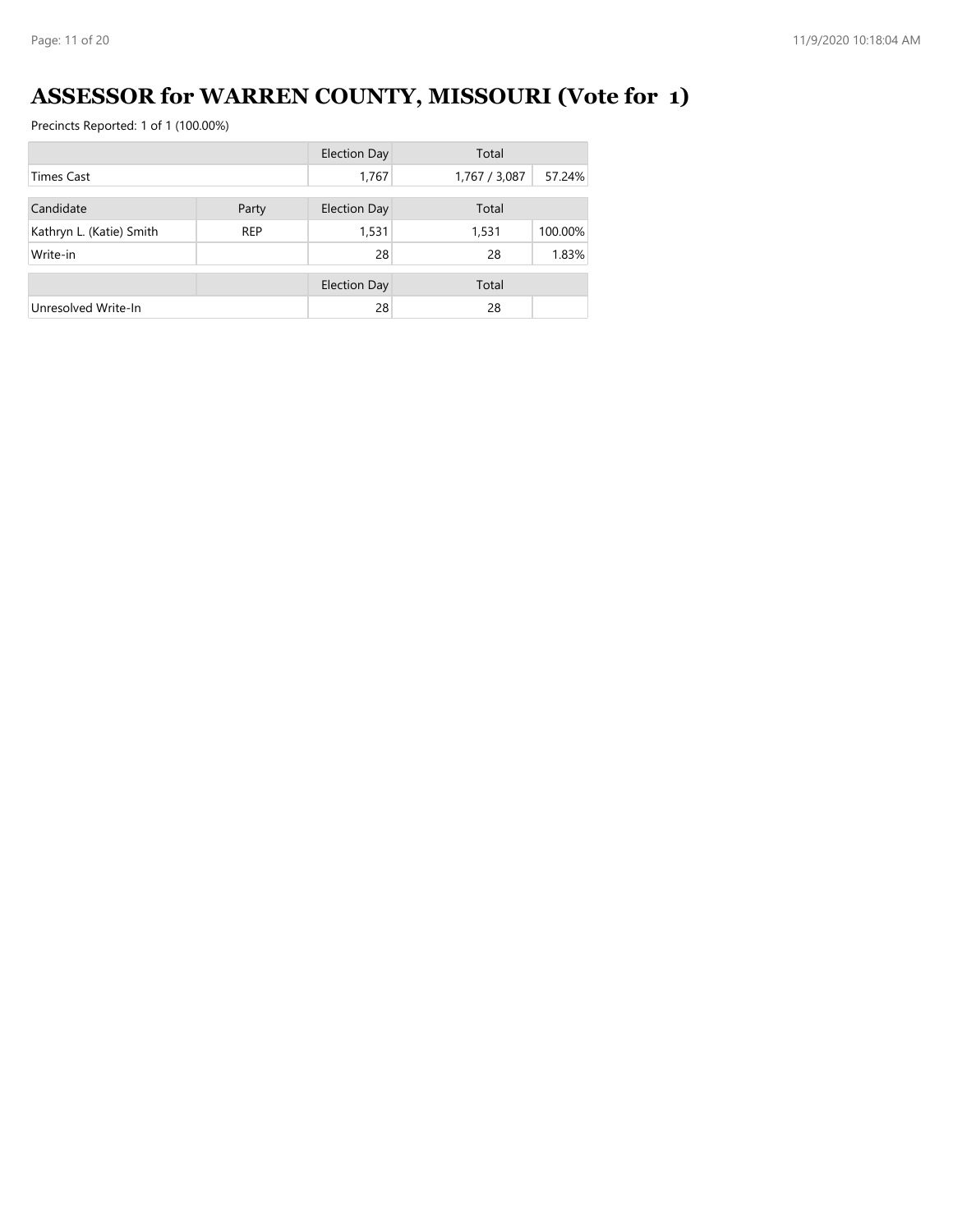#### **PUBLIC ADMINISTRATOR for WARREN COUNTY, MISSOURI (Vote for 1)**

|                         |            | <b>Election Day</b> | Total         |         |
|-------------------------|------------|---------------------|---------------|---------|
| <b>Times Cast</b>       |            | 1,767               | 1,767 / 3,087 | 57.24%  |
| Candidate               | Party      | <b>Election Day</b> | Total         |         |
|                         |            |                     |               |         |
| Melissa (Missy) Dempsey | <b>REP</b> | 1,523               | 1,523         | 100.00% |
| Write-in                |            | 28                  | 28            | 1.84%   |
|                         |            | <b>Election Day</b> | Total         |         |
|                         |            |                     |               |         |
| Unresolved Write-In     |            | 28                  | 28            |         |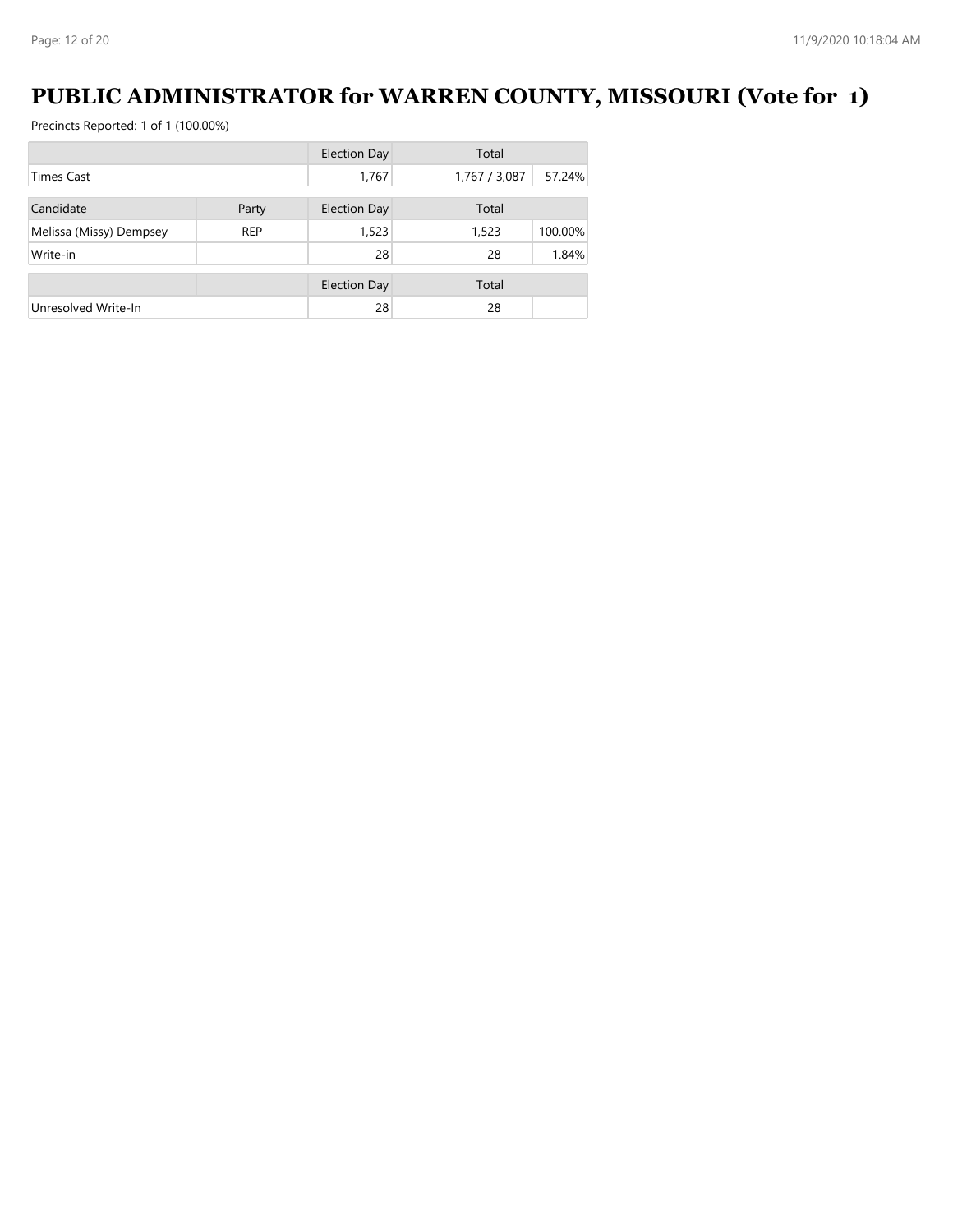# **CORONER for WARREN COUNTY, MISSOURI (Vote for 1)**

|                     |            | <b>Election Day</b> | Total         |         |
|---------------------|------------|---------------------|---------------|---------|
| <b>Times Cast</b>   |            | 1,767               | 1,767 / 3,087 | 57.24%  |
| Candidate           | Party      | <b>Election Day</b> | Total         |         |
|                     |            |                     |               |         |
| Mark W. O'Neill     | <b>REP</b> | 1,497               | 1,497         | 100.00% |
| Write-in            |            | 25                  | 25            | 1.67%   |
|                     |            | <b>Election Day</b> | Total         |         |
| Unresolved Write-In |            | 25                  | 25            |         |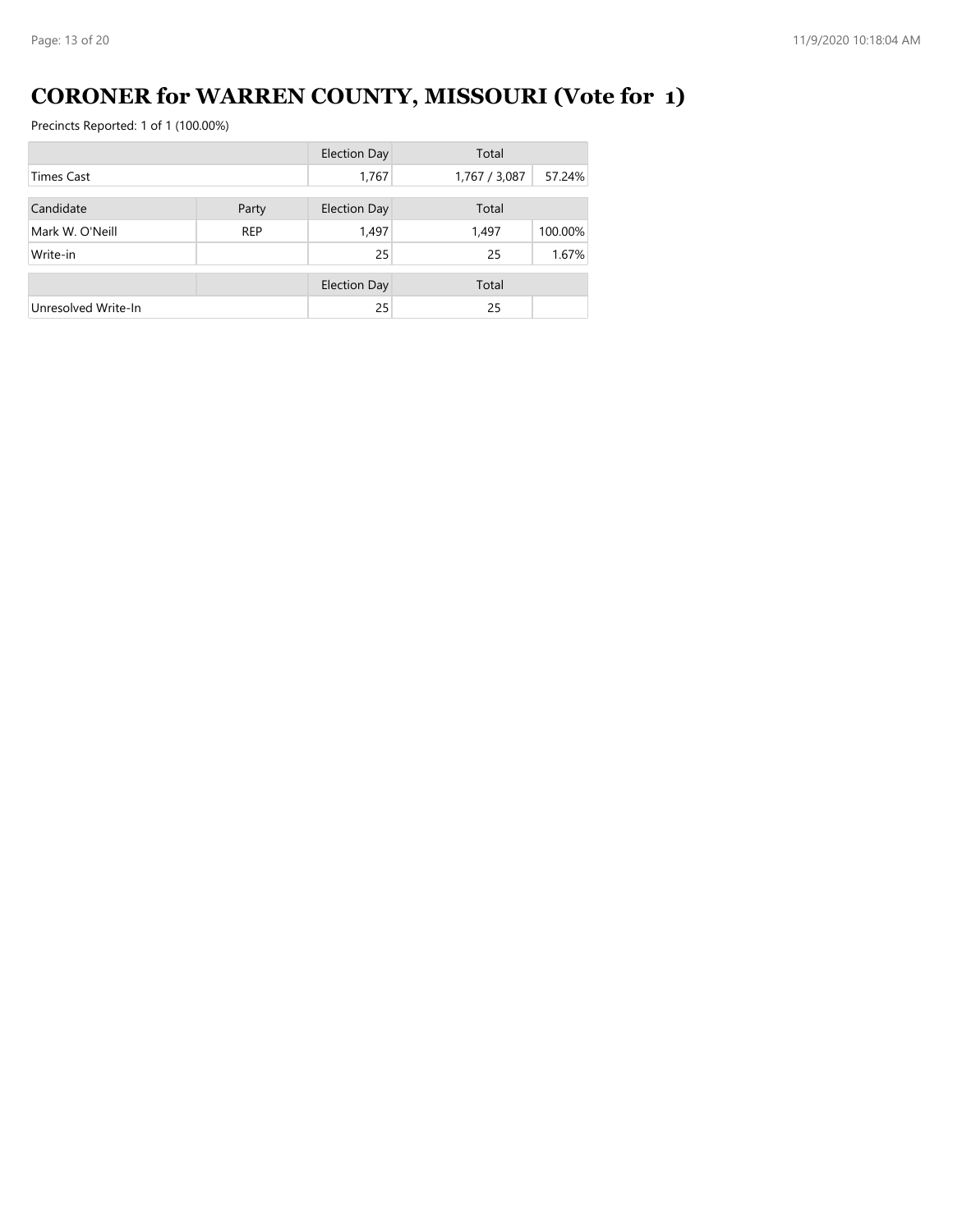# **SURVEYOR for WARREN COUNTY, MISSOURI (Vote for 1)**

|                     |            | <b>Election Day</b> | Total         |         |
|---------------------|------------|---------------------|---------------|---------|
| <b>Times Cast</b>   |            | 1,767               | 1,767 / 3,087 | 57.24%  |
| Candidate           | Party      | <b>Election Day</b> | Total         |         |
| Robert L. Lewis     | <b>REP</b> | 1,477               | 1.477         | 100.00% |
| Write-in            |            | 22                  | 22            | 1.49%   |
|                     |            | <b>Election Day</b> | Total         |         |
| Unresolved Write-In |            | 22                  | 22            |         |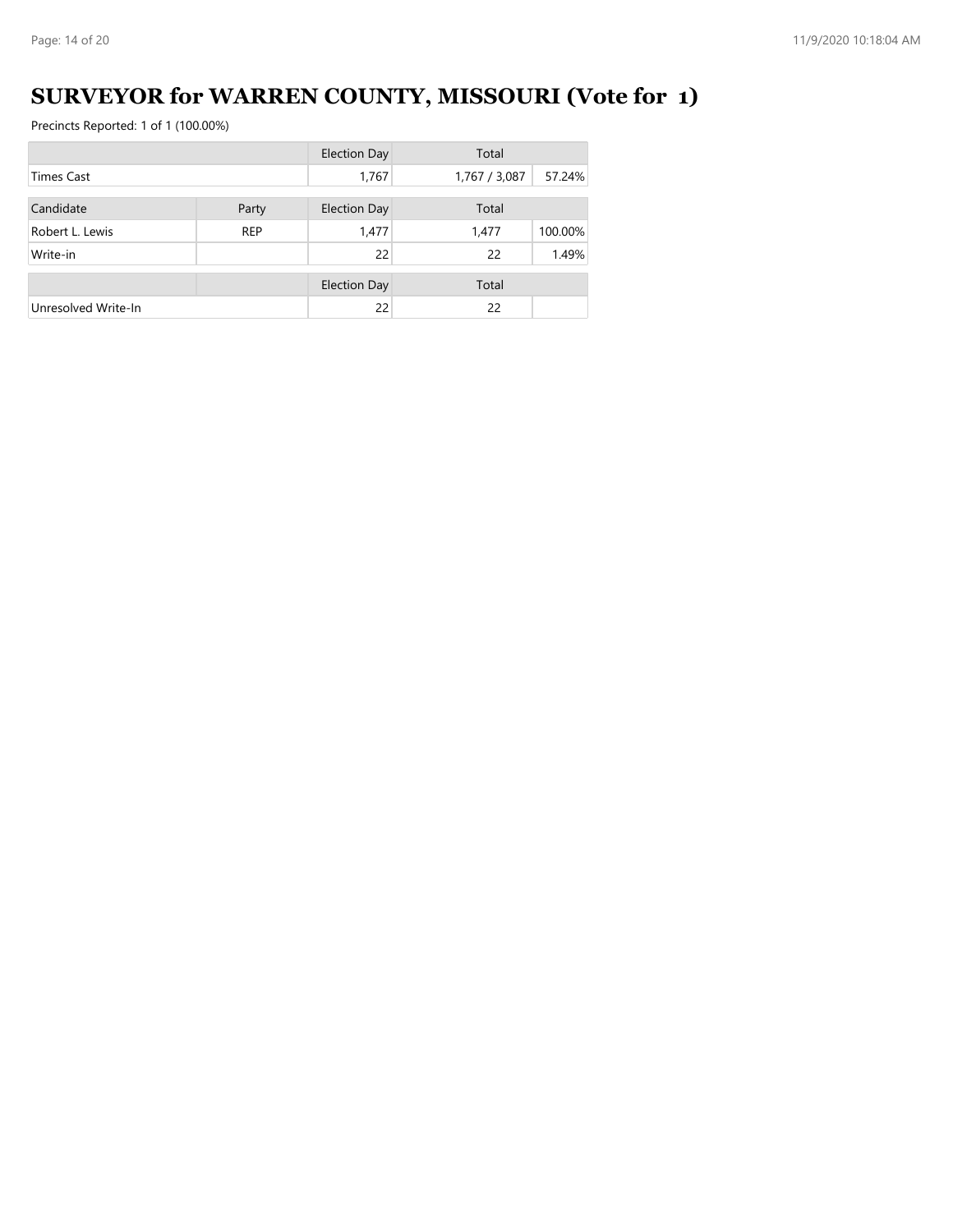#### **CONSTITUTIONAL AMENDMENT NO. 1, MISSOURI (Vote for 1)**

|                     |       | <b>Election Day</b> | Total         |        |
|---------------------|-------|---------------------|---------------|--------|
| <b>Times Cast</b>   |       | 1,767               | 1,767 / 3,087 | 57.24% |
| Candidate           | Party | <b>Election Day</b> | Total         |        |
| <b>YES</b>          |       | 698                 | 698           | 42.20% |
| <b>NO</b>           |       | 956                 | 956           | 57.80% |
|                     |       | <b>Election Day</b> | Total         |        |
| Unresolved Write-In |       | $\Omega$            | 0             |        |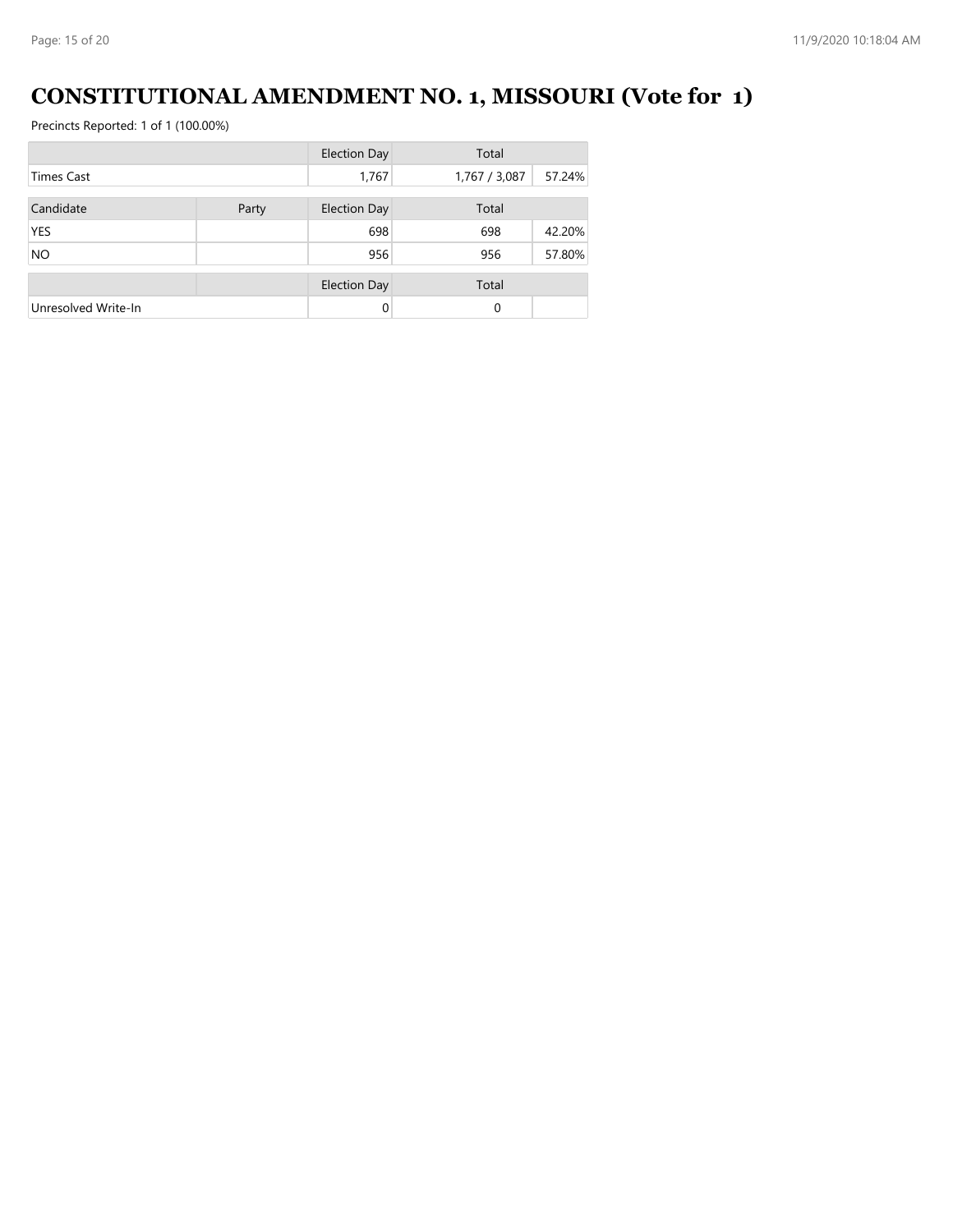# **CONSTITUTIONAL AMENDMENT NO. 3, MISSOURI (Vote for 1)**

|                     |       | <b>Election Day</b> | Total         |        |
|---------------------|-------|---------------------|---------------|--------|
| <b>Times Cast</b>   |       | 1,767               | 1,767 / 3,087 | 57.24% |
| Candidate           | Party | <b>Election Day</b> | Total         |        |
| <b>YES</b>          |       | 933                 | 933           | 56.00% |
| <b>NO</b>           |       | 733                 | 733           | 44.00% |
|                     |       | <b>Election Day</b> | Total         |        |
| Unresolved Write-In |       | $\Omega$            | $\Omega$      |        |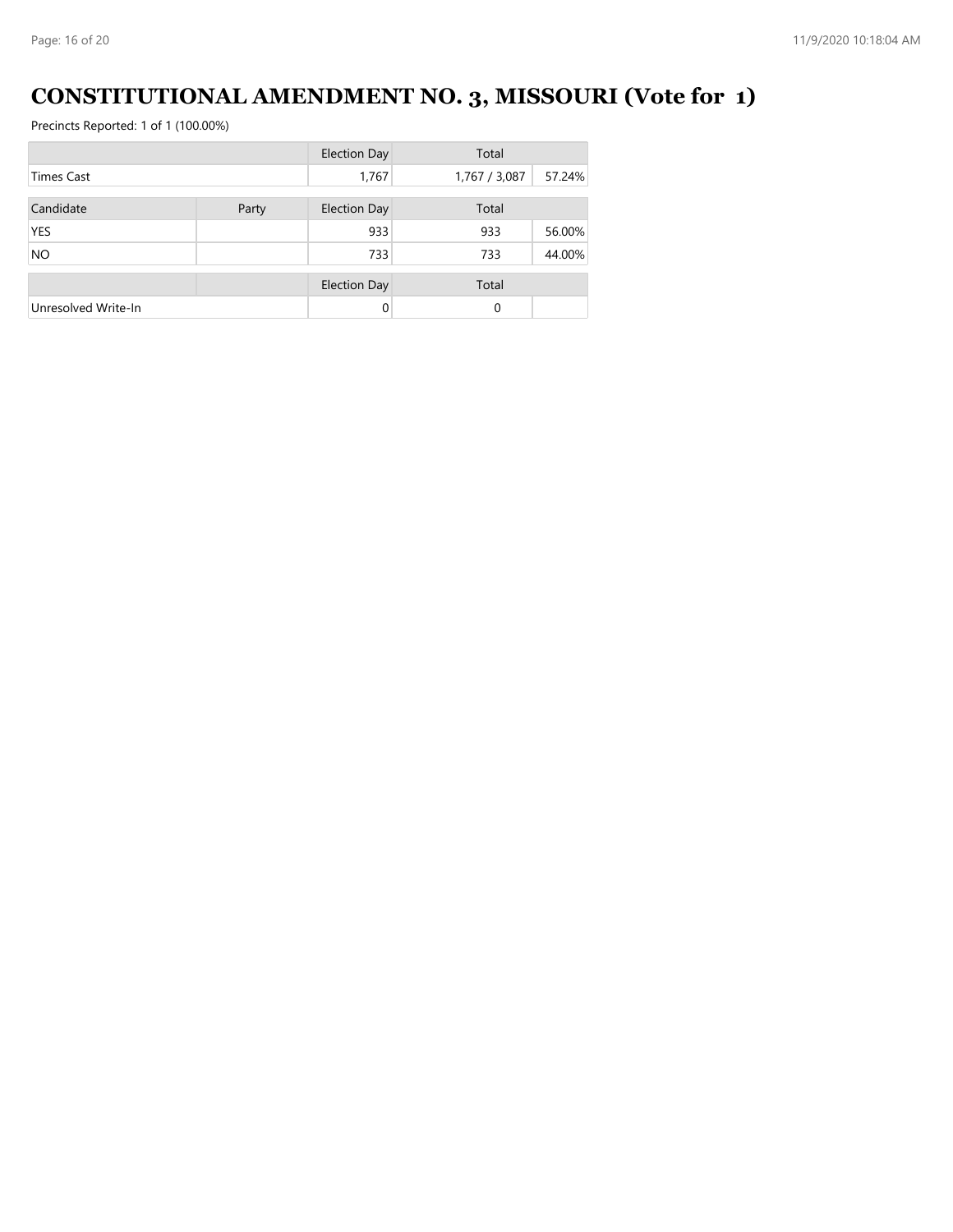#### **JUDGE(S) for MISSOURI SUPREME COURT, MISSOURI (BRECKENRIDGE) (Vote for 1)**

|                     |       | <b>Election Day</b> | Total         |        |
|---------------------|-------|---------------------|---------------|--------|
| <b>Times Cast</b>   |       | 1,767               | 1,767 / 3,087 | 57.24% |
| Candidate           | Party | <b>Election Day</b> | Total         |        |
| <b>YES</b>          |       | 1,055               | 1,055         | 69.55% |
| <b>NO</b>           |       | 462                 | 462           | 30.45% |
|                     |       | <b>Election Day</b> | Total         |        |
| Unresolved Write-In |       | 0                   | 0             |        |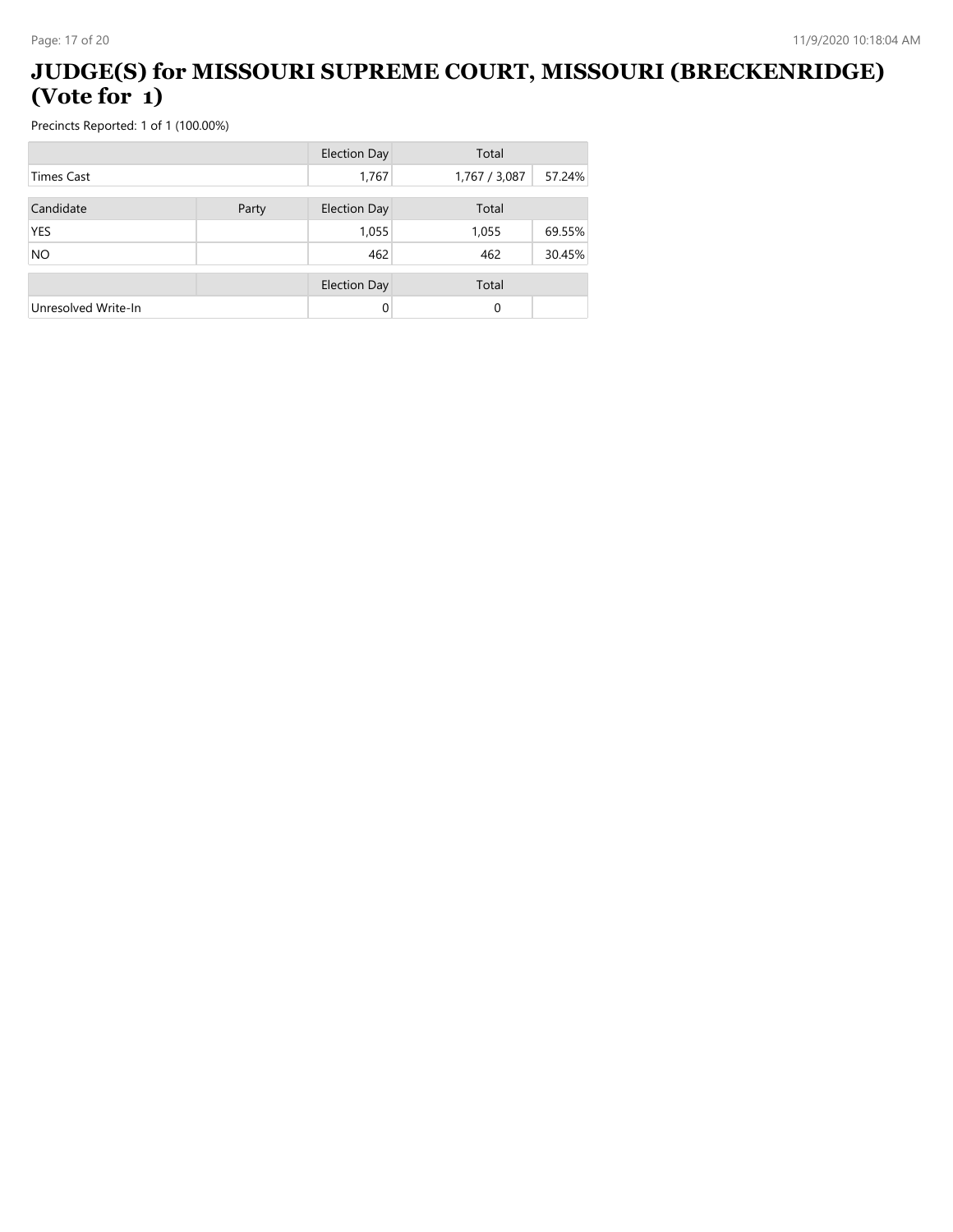#### **JUDGE(S) for MISSOURI COURT OF APPEALS, EASTERN DISTRICT, MISSOURI (ODENWALD) (Vote for 1)**

|                     |       | <b>Election Day</b> | Total         |        |
|---------------------|-------|---------------------|---------------|--------|
| <b>Times Cast</b>   |       | 1,767               | 1,767 / 3,087 | 57.24% |
| Candidate           | Party | <b>Election Day</b> | Total         |        |
| <b>YES</b>          |       | 1,042               | 1,042         | 69.19% |
| <b>NO</b>           |       | 464                 | 464           | 30.81% |
|                     |       | <b>Election Day</b> | Total         |        |
| Unresolved Write-In |       | $\Omega$            | 0             |        |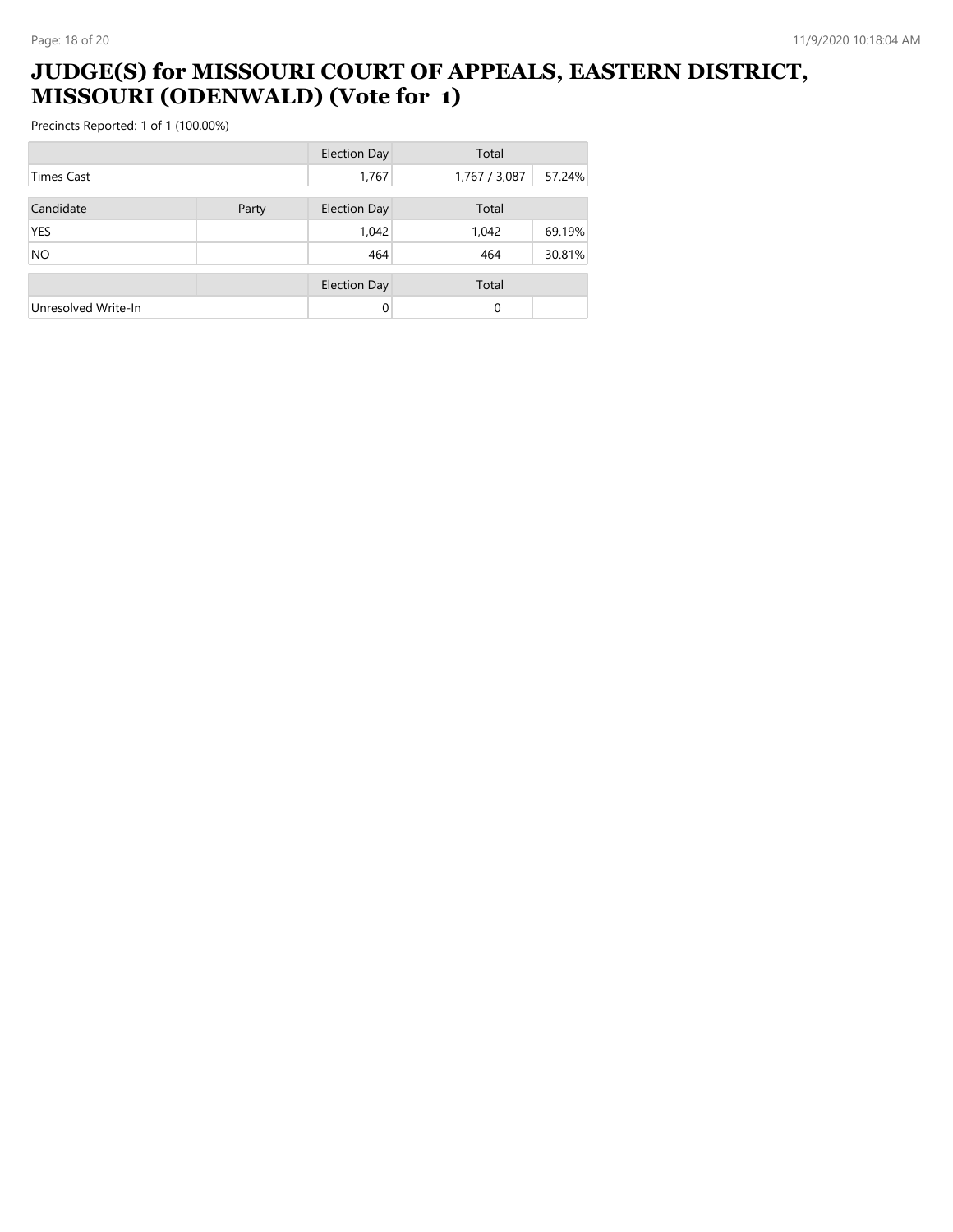#### **JUDGE(S) for MISSOURI COURT OF APPEALS, EASTERN DISTRICT, MISSOURI (RANSOM) (Vote for 1)**

|                     |       | <b>Election Day</b> | Total         |        |
|---------------------|-------|---------------------|---------------|--------|
| <b>Times Cast</b>   |       | 1,767               | 1,767 / 3,087 | 57.24% |
| Candidate           | Party | <b>Election Day</b> | Total         |        |
| <b>YES</b>          |       | 1,044               | 1,044         | 69.32% |
| <b>NO</b>           |       | 462                 | 462           | 30.68% |
|                     |       | <b>Election Day</b> | Total         |        |
| Unresolved Write-In |       | $\Omega$            | 0             |        |